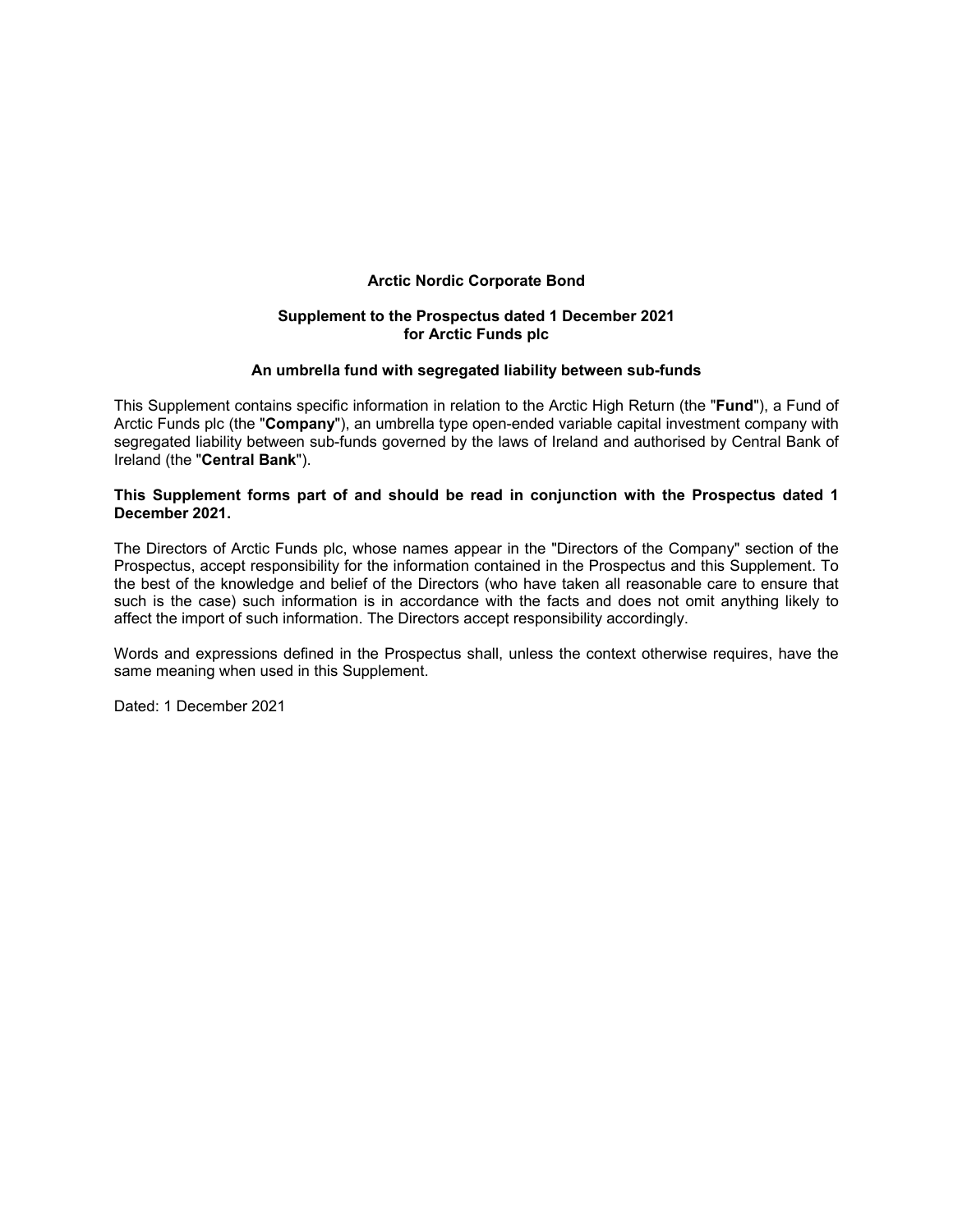# **IMPORTANT INFORMATION**

# **THIS DOCUMENT IS IMPORTANT. BEFORE YOU PURCHASE ANY OF THE SHARES REPRESENTING INTERESTS IN THE FUND DESCRIBED IN THIS SUPPLEMENT YOU SHOULD ENSURE THAT YOU FULLY UNDERSTAND THE NATURE OF SUCH AN INVESTMENT, THE RISKS INVOLVED AND YOUR OWN PERSONAL CIRCUMSTANCES. IF YOU ARE IN ANY DOUBT ABOUT THE CONTENTS OF THIS SUPPLEMENT YOU SHOULD TAKE ADVICE FROM AN APPROPRIATELY QUALIFIED ADVISOR.**

## **Suitability of Investment**

You should inform yourself as to (a) the possible tax consequences, (b) the legal and regulatory requirements, (c) any foreign exchange restrictions or exchange control requirements and (d) any other requisite governmental or other consents or formalities which you might encounter under the laws of the country of your citizenship, residence or domicile and which might be relevant to your purchase, holding or disposal of the Shares.

The value of the Shares may go up or down and you may not get back the amount you have invested. See the section headed "Risk Factors" in this Supplement and in the Prospectus for a discussion of certain risks that should be considered by you.

An investment in the Shares is only suitable for you if you (either alone or with the help of an appropriate financial or other advisor) are able to assess the merits and risks of such an investment and have sufficient resources to be able to bear any losses that may result from such an investment. The contents of this document are not intended to contain and should not be regarded as containing advice relating to legal, taxation, investment or any other matters.

**The Performance Fee may also be payable in the event of negative performance by a Class, provided that the Net Asset Value of the Class has outperformed the Hurdle Rate over the Calculation Period.** 

## **General**

This Supplement sets out information in relation to the Shares and the Fund. You must also refer to the Prospectus which is separate to this document and describes the Company and provides general information about offers of Shares in the Company. You should not take any action in respect of the Shares unless you have received a copy of the Prospectus. Should there be any inconsistency between the contents of the Prospectus and this Supplement, the contents of this Supplement will, to the extent of any such inconsistency, prevail. This Supplement and the Prospectus should both be carefully read in their entirety before any investment decision with respect to Shares is made.

## **Distribution of this Supplement and Selling Restrictions**

Distribution of this Supplement is not authorised unless accompanied by a copy of the Prospectus (other than to prior recipients of the Prospectus). The distribution of this Supplement and the offering or purchase of the Shares may be restricted in certain jurisdictions. If you receive a copy of this Supplement and/or the Prospectus you may not treat such document(s) as constituting an offer, invitation or solicitation to you to subscribe for any Shares unless, in the relevant jurisdiction, such an offer, invitation or solicitation could lawfully be made to you without compliance with any registration or other legal requirement. If you wish to apply for the opportunity to purchase any Shares, it is your duty to inform yourself of, and to observe, all applicable laws and regulations of any relevant jurisdiction. In particular, you should inform yourself as to the legal requirements of so applying, and any applicable exchange control regulations and taxes in the countries of your respective citizenship, residence or domicile as well as any other requisite governmental or other consents or formalities which might be relevant to your purchase, holding or disposal of the Shares.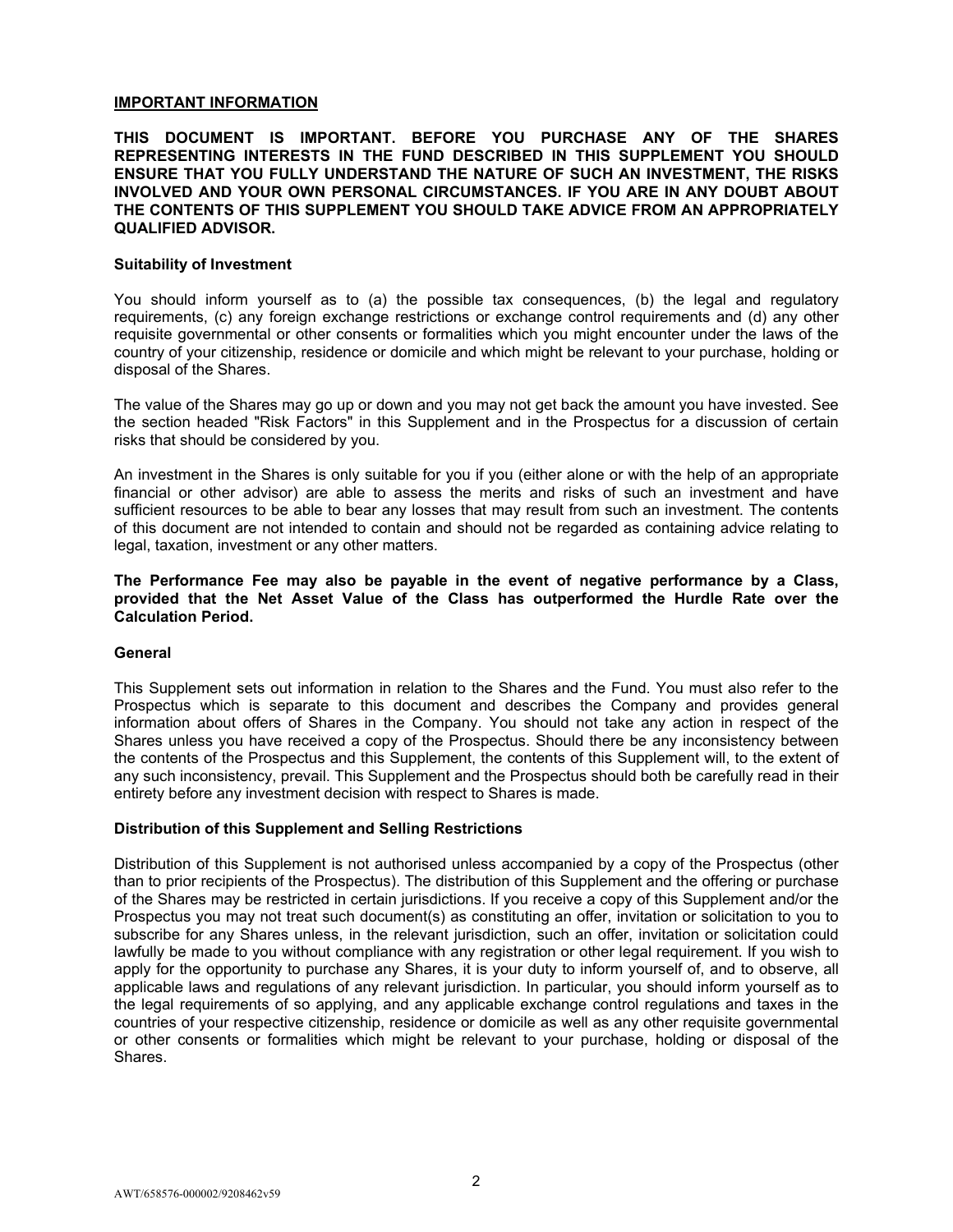# **Table of Contents**

# Page No.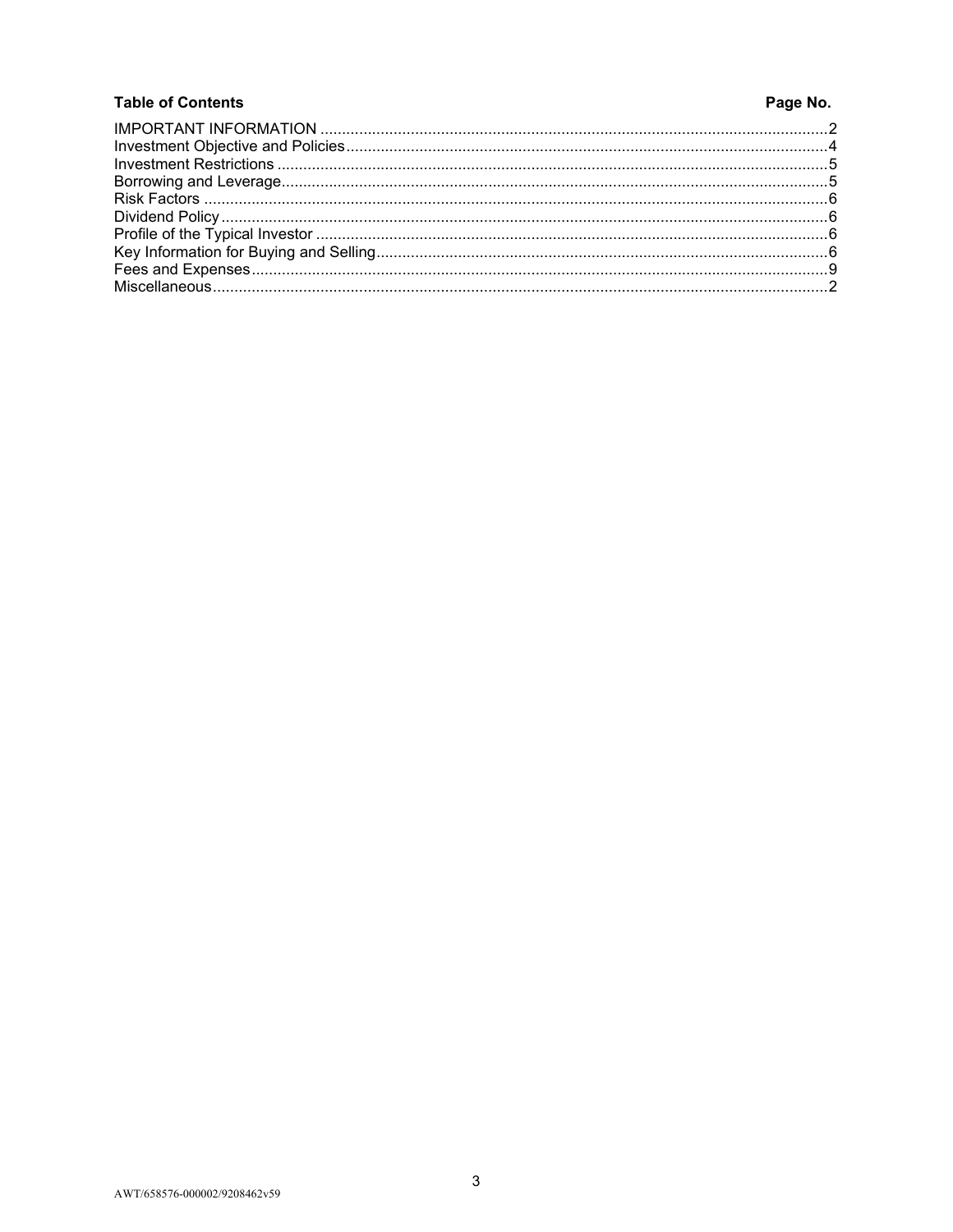# **Investment Objective and Policies**

## **Investment Objective**

The investment objective is to achieve capital appreciation with a focus on consistent, steady returns through investments in a varied portfolio of primarily high yield bonds.

There can be no assurance that the Fund will achieve its investment objective.

## **Investment Policies**

The Fund invests in bonds (which may be fixed and/or floating rate) issued by companies that are deemed attractively priced compared to the underlying credit risk of the issuer and certain macro-economic variables. The Investment Manager reviews the commercial and legal terms of the bond itself (e.g. corporate matters and sector-related issues) and consider various factors (e.g. credit risk/margins, collateral, the need for foreign exchange hedging and loan agreement clauses) in deciding whether or not that bond is a potentially attractive investment before making an investment. The Investment Manager primarily selects high yield bonds, but from time to time (such as during periods of market uncertainty) may invest alternatively in higher quality (i.e. lower yield) bonds which have the potential to increase in value.

To focus on consistent, steady returns, the Investment Manager does not invest in the total range of bonds in the high yield market. The Investment Manager's strategy is to select bonds assumed to be less risky than the average high yield bond. Therefore, the Fund is likely to underperform the high yield market on a relative basis in a positive credit market and vice versa in a negative credit market.

In an event that an issuer of bonds held by the Fund is not able to meet its interest and/or amortisation payments, the result will, from time to time, be some form of restructuring of that issuer's debt/equity. Where equities or other instruments are issued to bondholders in these circumstances, the Fund may accept such exchange and hold such instruments for a limited period of time, provided that the Investment Manager deems that this is in the best interest of the investors in order to protect the value of the investments of the Fund.

The Fund may also invest in cash and ancillary liquid assets, and notwithstanding the provisions above and subject to the general application of the UCITS investment restrictions, may also invest up to 10% of its Net Asset Value in unlisted instruments. For the avoidance of doubt, the Fund may not invest in other collective investment schemes.

The Fund pursues a long-only strategy. It is not intended that the Fund will enter into any short transactions.

The Fund may use financial derivative instruments ("**FDIs**"), including credit default swaps, credit indices (such as iTraxx Crossover and iTraxx Main), futures and swaps with bonds as underlying instruments, for efficient portfolio management (as detailed further in the Prospectus). Credit default swaps and credit indices may periodically be used when the targeted credit exposure for the Fund is difficult/ impossible to achieve due to lack of suitable securities in the market, or in order to gain or reduce credit market risk more efficiently. Futures and/or interest rate swaps may periodically be used to increase/decrease the Fund's market exposure more efficiently (quicker and at lower cost) than would be possible through direct investments, for instance if there are large subscriptions or redemptions from the Fund. Currency swaps may also be used for hedging purposes and to protect against exchange risks/currency exposure. The Fund's total exposure from investments in FDIs shall not exceed the Fund's Net Asset Value. Transactions in FDIs may leverage the Fund due to the leverage inherent in such instruments. This may result in a higher level of volatility than would be the case if the Fund did not invest in FDIs. In some circumstances, transactions in FDI may result in a lower level of volatility than would be the case if the Fund did not invest in FDIs.

The Fund may use repurchase/reverse repurchase agreements and securities lending in accordance with the requirements of SFTR and the Central Bank Rules. Any type of assets that may be held by the Fund in accordance with its investment objective and policies may be subject to such Securities Financing Transactions. There is no restriction on the proportion of assets that may be subject to Securities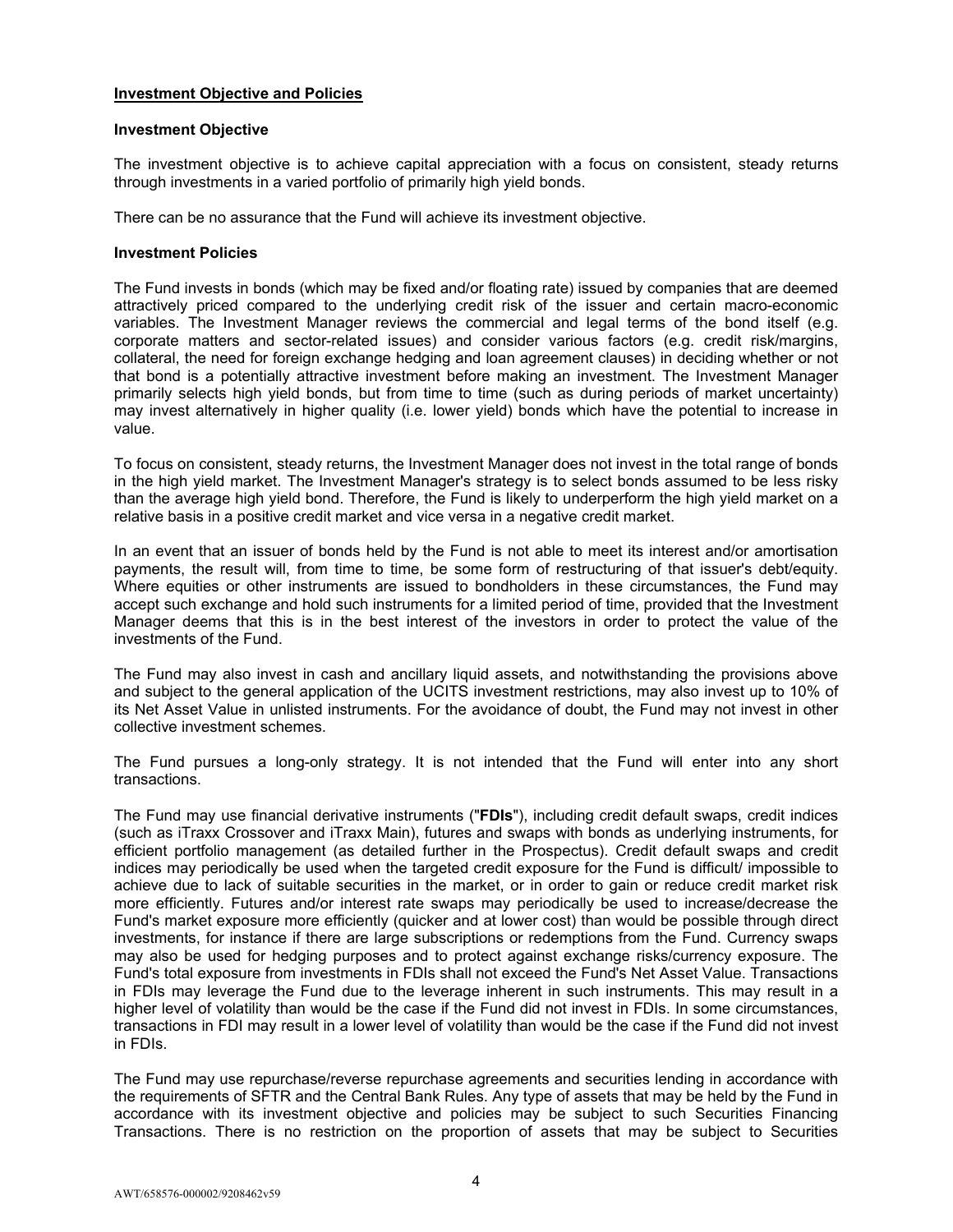Financing Transactions which at any given time is expected to be as high as 100%. Therefore, the maximum proportion of assets that may be subject to Securities Financing Transactions is 100%. In any case the most recent semi-annual and annual report of the Company will express, as an absolute amount and as a percentage of the Fund's assets, the amount of Fund assets subject to Securities Financing Transactions.

The average modified duration of the Fund's portfolio of assets shall be within the range of  $0 - 3$  years. An individual bond in the Fund's portfolio may have a high credit risk, but the Investment Manager seeks to mitigate this by investing in various sectors to obtain a well-diversified portfolio. Even though a large part of the credit risk in the Fund is company/issuer specific, there are often common risk factors in each industrial sector. In the Norwegian market, one example of this is the exposure of the oil and offshore industry to the oil price. By choosing exposure to sectors with opposite exposure to the oil price, e.g. the airline industry, the Investment Manager can lower the total risk of the Fund by holding some exposure in both sectors.

The Fund's performance is measured against the Bloomberg Barclays Norway T-Bill Total Return NOK Unhedged Index 136032NO (the "**Reference Index**"), which tracks the market for treasury bills issued by the Norwegian government and is calculated by Bloomberg Barclays. The composition of the Reference Index is rebalanced at each month-end and represents the fixed set of bonds on which index returns are calculated for the next month. For additional information on the composition and returns of the Reference Index, investors should contact their financial advisor or the Investment Manager.

This Fund does not have Sustainable Investment as its objective. The Company considers that the Fund meets the criteria in Article 8 of the Disclosure Regulation to qualify as an ESG Oriented Fund. The Company reserves the right to reassess this classification at any time and shall keep this classification under review pending finalisation of the regulatory technical standards to be issued in respect of the Disclosure Regulation. If the Company determines at any future point that the Fund does not meet the criteria to qualify as an ESG Orientated Fund, this Supplement shall be updated in accordance with the revised classification of the Fund.

In accordance with the section of the Prospectus entitled "Sustainability Related Disclosures", the Investment Manager follows The Norwegian Government Pension Fund Global's socially responsible investments (SRI) policy by taking ethical, environmental and social issues into account in its management of the Fund. In practice, this means that the Investment Manager invests with a view to:

- promoting good corporate governance and greater awareness of social and environmental issues among companies in which the Fund has holdings;
- promoting sustainable development in an economic, environmental and social sense; and
- avoiding investments in companies which engage in grossly unethical activities.

Companies marked as excluded on The Norwegian Government Pension Fund Global's 'Guidelines for observation and exclusion from the Government Pension Fund Global' list are regarded as outside the Funds' investment universe.

Investors should read the section entitled "Risk Factors" before investing in the Fund.

## **Investment Restrictions**

The general investment restrictions set out under the heading "FUNDS - Investment Restrictions" in the Prospectus shall apply.

## **Borrowing and Leverage**

In accordance with the general provisions set out in the Prospectus under the heading "FUNDS - Borrowing and Lending Powers" the Fund may borrow up to 10% of its net assets on a temporary basis and may charge its assets as security for any such borrowing.

The Fund uses the commitment approach to calculate its global exposure as a result of the use of derivatives. Accordingly, global exposure (calculated based on the sum of the absolute value of notionals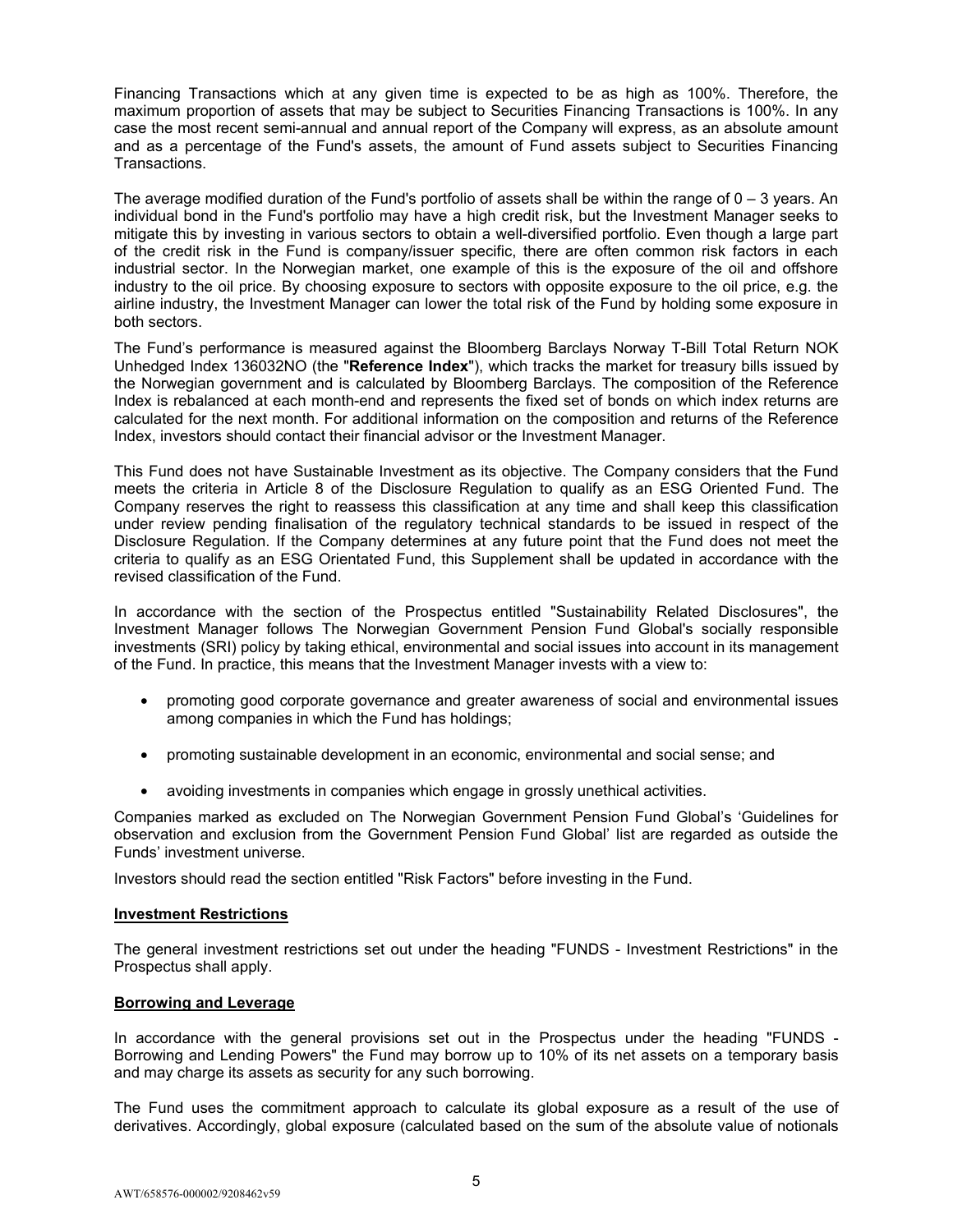of the FDI used, in accordance with the Central Bank Rules) and leverage as a result of its investment in FDI shall not exceed 100% of the Net Asset Value of the Fund.

# **Risk Factors**

The general risk factors set out under the heading "RISK FACTORS" section of the Prospectus apply to the Fund.

In addition, investors should note that the Investment Manager intends to invest in a portfolio of mostly high-yield bonds, and that high-yield bonds typically have a greater risk of default than lower yield bonds. Furthermore, if there is turbulence in the markets, high-yield bonds may suffer more than lower-yield bonds from reduced liquidity.

Dividends paid out of net income may erode the capital value of the relevant Class and may result in an immediate reduction in the Net Asset Value of that Class. Dividend yield does not represent the return of the relevant Class and past dividend yield does not represent future dividend yield. Dividends are not guaranteed.

## **Risk Management Process**

The Company on behalf of the Fund has filed with the Central Bank its risk management policy which enables it to accurately measure, monitor and manage the various risks associated with the use of FDIs. The Company will, on request, provide supplementary information to Shareholders relating to the risk management methods employed, including the quantitative limits that are applied and any recent developments in the risk and yield characteristics of the main categories of investments.

## **Dividend Policy**

In respect of Class A Shares, Class B Shares, Class D Shares, Class L Shares and Class R Shares, the Company does not anticipate distributing dividends from net investment income but reserves the right to pay dividends or to make other distributions in the future. Initially such amounts are retained by the Company and reflected in the Net Asset Value of the relevant Class. Shareholders will be notified in advance in the event of a change to the dividend policy of any Class and full details of any such change will be provided in an updated version of this Supplement.

In respect of Class C Shares, dividends (if any) are declared on an annual basis as at 31 December in each year and paid within four months. Shareholders have the option to either receive the declared dividend (if any) or reinvest in the purchase of Class C Shares. Payment is made by electronic transfer in NOK to the Shareholder's account unless the payment is for an amount less than NOK1,000 in which case such payment is automatically reinvested in the purchase of Class C Shares for the account of the relevant Shareholder.

# **Profile of the Typical Investor**

The Fund is suitable for investors seeking capital appreciation and who are prepared to accept a medium level of volatility and risk.

# **Key Information for Buying and Selling**

## **Base Currency**

The Base Currency of the Fund is Norwegian Kroner (NOK).

## **Shares available for subscription**

The following classes of Shares of the Fund are currently available for subscription:

Class A NOK (the "**Class A Shares**")

# Class B NOK (the "**Class B Shares**")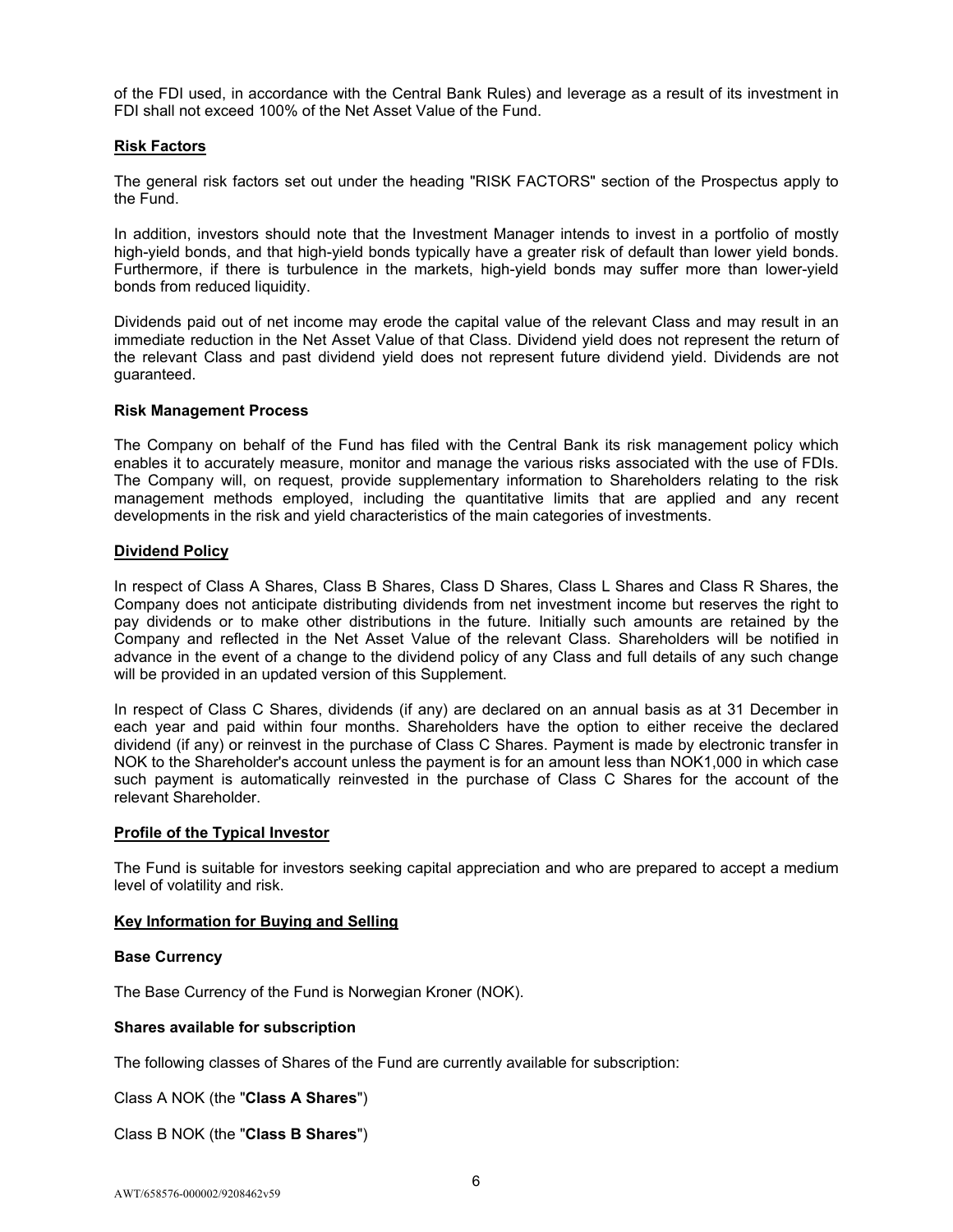Class C NOK (the "**Class C Shares**")

Class D NOK

Class D EUR Hedged

Class D SEK Hedged

Class D USD Hedged (together the "**Class D Shares**")

Class L EUR Hedged

Class L SEK Hedged

Class L USD Hedged (together, the "**Class L Shares**")

Class R NOK

Class R EUR Hedged

Class R SEK Hedged

Class R USD Hedged (together the "**Class R Shares**")

## **Initial Offer Period**

The Initial Offer Period for Class D EUR Hedged Shares, Class D SEK Hedged Shares, Class D USD Hedged Shares, Class L SEK Hedged Shares, Class R EUR Hedged, Class R SEK Hedged and Class R USD Hedged is ongoing and will finish at 5.00pm (Irish time)/6.00pm (Oslo time) on 26 October 2021 or such earlier or later date as the Directors may determine.

The Initial Offer Period for Class L EUR Hedged Shares and Class L USD Hedged Shares will begin at 9.00am (Irish time)/10.00am (Oslo time) on 27 April 2021 and will finish at 5.00pm (Irish time)/6.00pm (Oslo time) on 26 October 2021 or such earlier or later date as the Directors may determine.

# **Offer Period**

Class A Shares, Class B Shares, Class C Shares, Class D NOK Shares and Class R NOK Shares are available for subscriptions on each Dealing Day.

# **Initial Issue Price**

Class D EUR Hedged – EUR1,000 per Share

Class D SEK Hedged – SEK1,000 per Share

Class D USD Hedged – USD1,000 per Share

Class L EUR Hedged – EUR1,000 per Share

Class L SEK Hedged – SEK1,000 per Share

Class L USD Hedged – USD1,000 per Share

Class R EUR Hedged – EUR1,000 per Share

Class R SEK Hedged – SEK1,000 per Share

Class R USD Hedged – USD1,000 per Share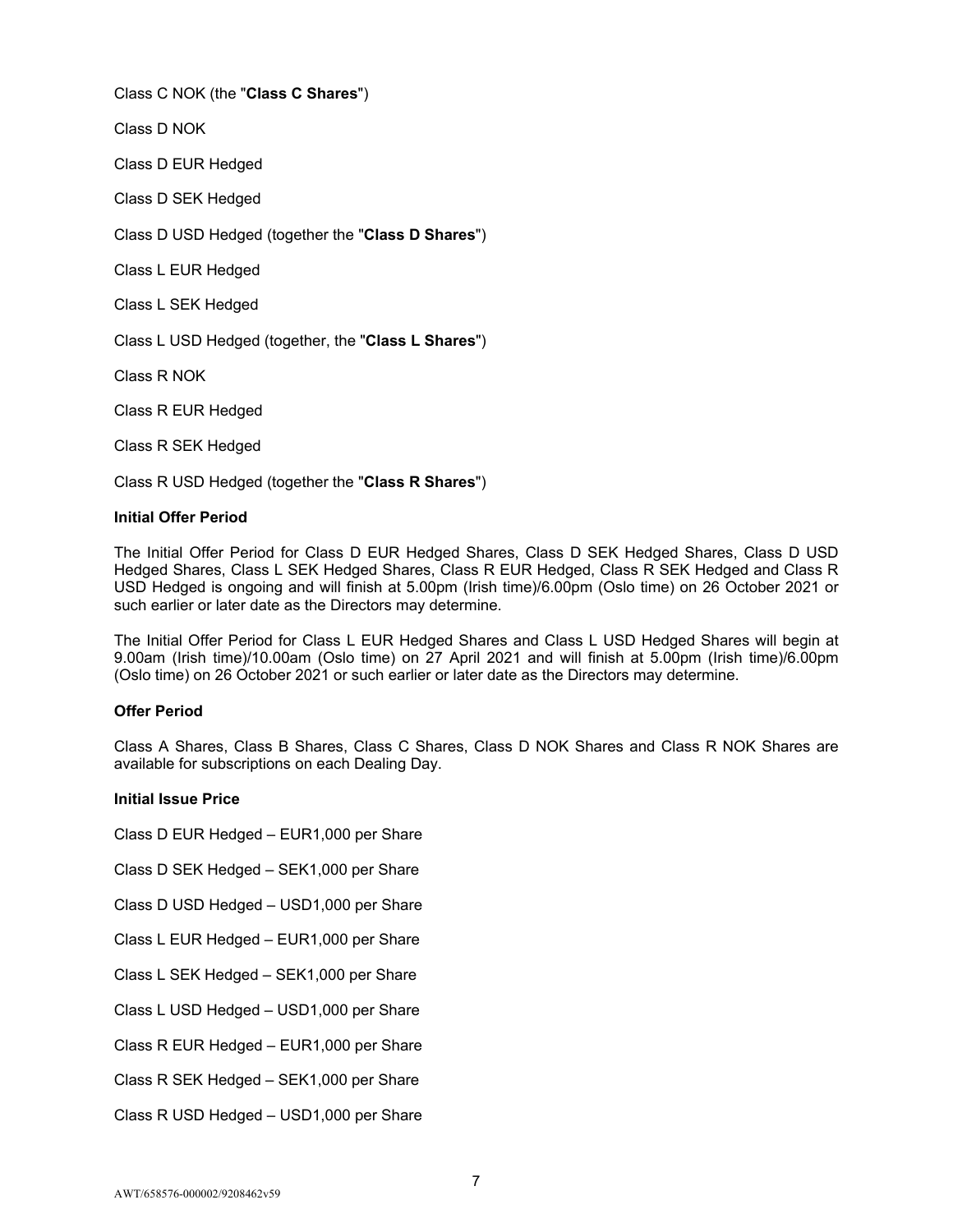## **Issue Price**

Class A Shares, Class B Shares, Class C Shares, Class D NOK Shares and Class R NOK Shares are available at Net Asset Value per Share.

## **Minimum Initial Investment Amount**

Class A Shares: NOK 1,000.

Class B Shares: NOK 10,000,000.

Class C Shares: NOK 10,000,000.

Class D Shares: NOK 400,000,000 or its foreign currency equivalent.

Class L Shares: NOK 1,000,000 or its foreign currency equivalent.

Class R Shares: NOK 1,000 or its foreign currency equivalent.

The Directors may waive such Minimum Initial Investment Amount in their absolute discretion.

## **Minimum Additional Subscription**

NOK 1,000 or its foreign currency equivalent.

## **Business Day**

Any day (except Saturday or Sunday) on which the banks in Ireland and Norway are open generally for business, or such other day as the Directors may determine and notify to Shareholders in advance.

## **Dealing Day**

The Fund shall be open to dealing on each Business Day, or such other day or days as the Directors may, at their absolute discretion, determine and notify Shareholders in advance, provided that there will always be two Dealing Days per month occurring at regular intervals.

## **Dealing Deadline**

In respect of a Dealing Day, the Dealing Deadline is defined as 10.00am (Irish time)/11.00am (Oslo time) on the relevant Dealing Day (or on the last day of the Initial Offer Period, where relevant). Completed subscription documentation, including either initial or subsequent applications for Shares in the Fund and anti money laundering documentation, must be received by the Administrator on or before the Dealing Deadline. Applications received after the Dealing Deadline will be carried forward to the next Dealing Deadline, unless otherwise agreed by the Directors in exceptional circumstances and provided such applications are received prior to the relevant Valuation Point as set out in the Prospectus.

## **Settlement Date**

## *Subscriptions for Shares*

In the case of subscriptions, payment must have been received by 10.00am (Irish time)/11.00am (Oslo time) two Business Days after the relevant Dealing Day. The completed subscription documentation, including in respect of initial applications all required anti-money laundering documentation, must have been received by the relevant Dealing Deadline.

If payment in full has not been received by the Settlement Date, or in the event of non-clearance of funds, the Directors may treat the application as an application for such number of Shares as may be purchased with such payment on the next Dealing Day following receipt of payment in full or of cleared funds.

If cleared funds are not received by the Settlement Date then any interest costs and/or directly related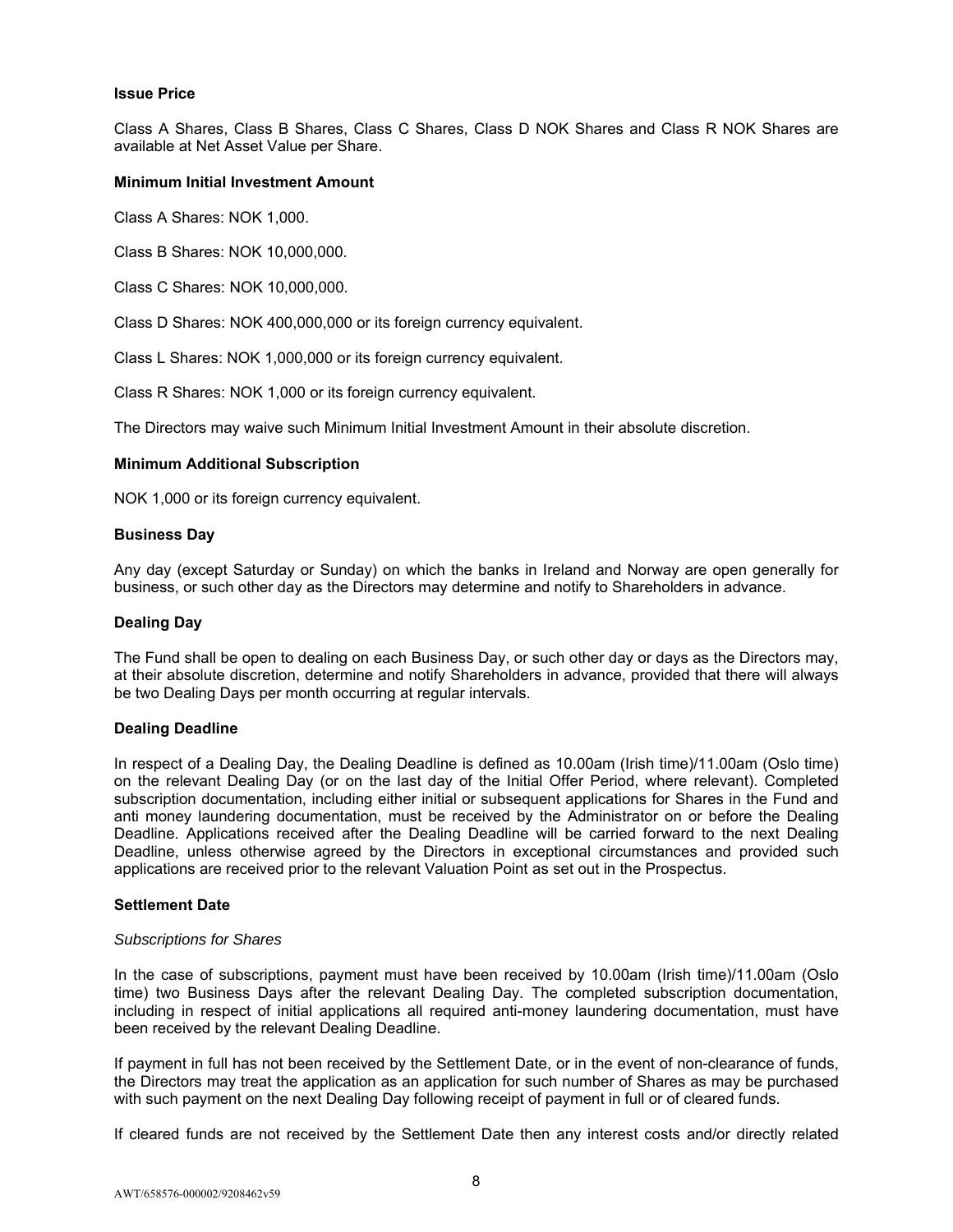charges will be reimbursed by the subscriber unless otherwise agreed by the Directors at their absolute discretion.

## *Repurchases of Shares*

In the case of repurchases, settlement will generally be three Business Days after the relevant Dealing Day (assuming the receipt of the relevant duly signed repurchase request) and in any event shall be no later than ten Business Days after the relevant Dealing Deadline.

## **Anti-Dilution Levy**

The Directors may, where there are net subscriptions or redemptions, adjust the Net Asset Value by charging an Anti-Dilution Levy which will be paid into the assets of the Fund and which will be calculated to cover the dealing costs as a result of net subscriptions or redemptions on any Dealing Day (which will include any dealing spreads and commissions) or in any other circumstances where the Directors believe it is necessary to prevent an adverse effect on the value of the assets of the Fund. The level of the Anti-Dilution Levy will be applied on a general rather than an ad hoc basis, and may vary but at no time shall exceed a maximum of 1% of the Net Asset Value of the Fund. Investors should note that the Investment Manager is obliged to obtain 'best execution', and although this does not always mean choosing the lowest-cost option, the Investment Manager will use its best efforts to keep such costs as low as possible.

## **Valuation Point**

Close of business in Ireland on the relevant Dealing Day.

## **Fees and Expenses**

## **Investment Management Fee**

## *Class A Shares*

The Company pays the Investment Manager a fee of up to 0.5% per annum of the Net Asset Value of the Fund attributable to the Class A Shares.

The Investment Management Fee accrues on a daily basis and at the beginning of each week an on account payment of 1/52 of the minimum investment management fee is made.

The Investment Manager is also entitled to be repaid out of the assets of the Fund all costs, expenses, outgoings and liabilities reasonably and properly incurred by or on behalf of the Investment Manager on behalf of the Fund.

The Investment Management Fee is calculated by the Administrator.

## *Class B Shares*

The Company pays the Investment Manager a fee of up to 0.25% per annum of the Net Asset Value of the Fund attributable to the Class B Shares.

The Investment Management Fee accrues on a daily basis and at the beginning of each week an on account payment of 1/52 of the minimum investment management fee is made.

The Investment Manager is also entitled to be repaid out of the assets of the Fund all costs, expenses, outgoings and liabilities reasonably and properly incurred by or on behalf of the Investment Manager on behalf of the Fund.

The Investment Management Fee is calculated by the Administrator.

## *Class C Shares*

The Company pays the Investment Manager a fee of up to 0.25% per annum of the Net Asset Value of the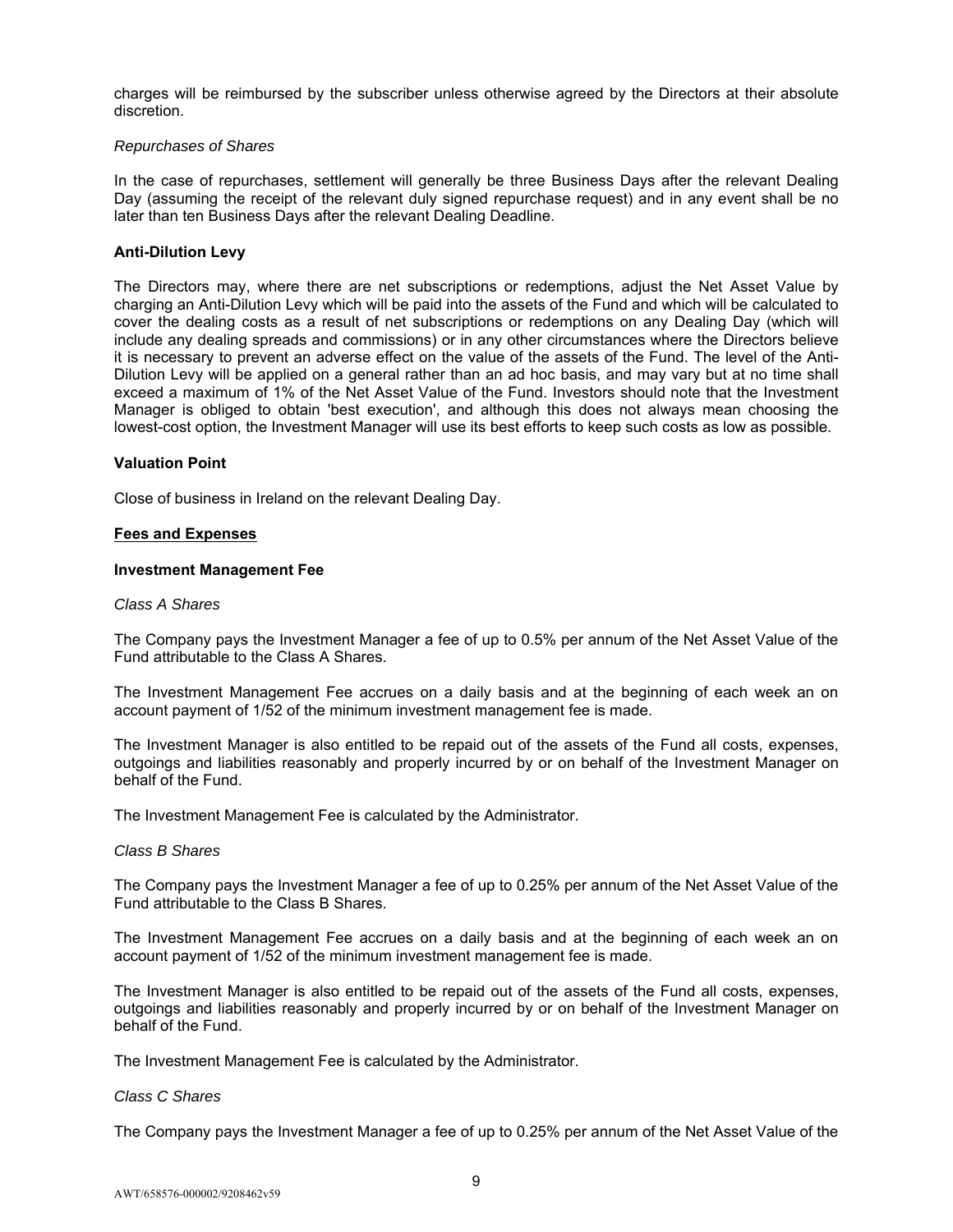Fund attributable to the Class C Shares.

The Investment Management Fee accrues on a daily basis and at the beginning of each week an on account payment of 1/52 of the minimum investment management fee is made.

The Investment Manager is also entitled to be repaid out of the assets of the Fund all costs, expenses, outgoings and liabilities reasonably and properly incurred by or on behalf of the Investment Manager on behalf of the Fund.

The Investment Management Fee is calculated by the Administrator.

## *Class D Shares*

The Company pays the Investment Manager a fee of up to 0.4% per annum of the Net Asset Value of the Fund attributable to the Class D Shares.

The Investment Management Fee accrues on a daily basis and at the beginning of each week an on account payment of 1/52 of the minimum investment management fee is made.

The Investment Manager is also entitled to be repaid out of the assets of the Fund all costs, expenses, outgoings and liabilities reasonably and properly incurred by or on behalf of the Investment Manager on behalf of the Fund.

The Investment Management Fee is calculated by the Administrator.

#### *Class L Shares*

The Company pays the Investment Manager a fee of up to 1.00% per annum of the Net Asset Value of the Fund attributable to the Class L Shares.

The Investment Management Fee accrues on a daily basis and at the beginning of each week an on account payment of 1/52 of the minimum investment management fee is made.

The Investment Manager is also entitled to be repaid out of the assets of the Fund all costs, expenses, outgoings and liabilities reasonably and properly incurred by or on behalf of the Investment Manager on behalf of the Fund.

The Investment Management Fee is calculated by the Administrator.

#### *Class R Shares*

The Company pays the Investment Manager a fee of up to 1% per annum of the Net Asset Value of the Fund attributable to the Class R Shares.

The Investment Management Fee accrues on a daily basis and at the beginning of each week an on account payment of 1/52 of the minimum investment management fee is made.

The Investment Manager is also entitled to be repaid out of the assets of the Fund all costs, expenses, outgoings and liabilities reasonably and properly incurred by or on behalf of the Investment Manager on behalf of the Fund.

The Investment Management Fee is calculated by the Administrator.

## **Performance Fee**

A performance fee equal to 10% of any New Net Appreciation (as defined below) will be payable to the Investment Manager in respect of the Class A Shares, Class B Shares and Class C Shares (the "**Performance Fee**"). No Performance Fee shall be payable in respect of the Class D Shares, Class L Shares or the Class R Shares. The Performance Fee will be calculated in respect of each calendar year ending on 31 December (a "**Calculation Period**"). However, the first Calculation Period in respect of any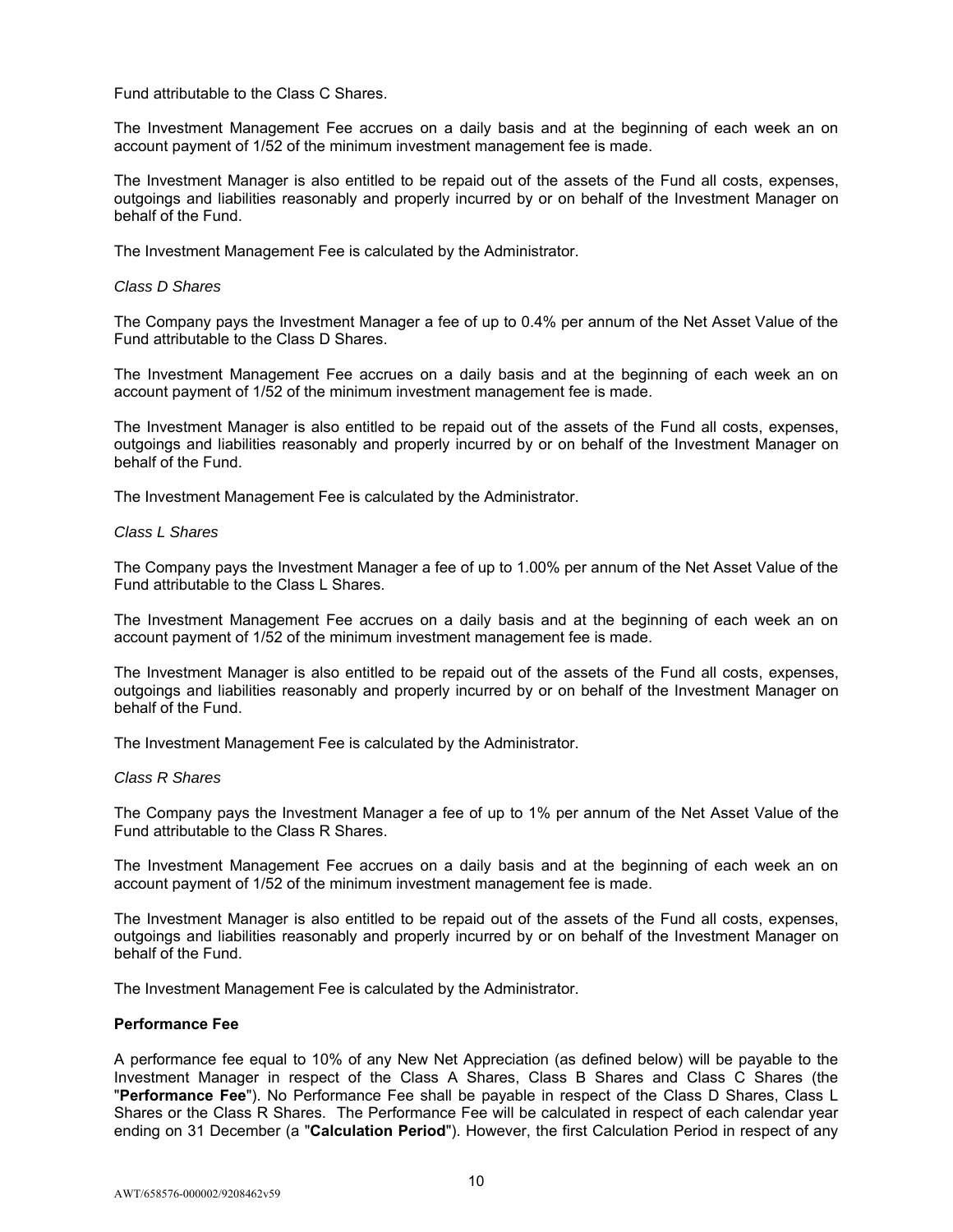Class of Shares will be the period commencing on the Business Day immediately following the close of the Initial Offer Period for that Class and ending on 31 December of that calendar year, and the initial offer price of the relevant Class will be taken as the starting point for the calculation of the Performance Fee.

The Performance Fee will be calculated and accrued as at each Valuation Point. The Performance Fee will normally be payable to the Investment Manager in arrears within 14 calendar days of the end of each Calculation Period. However, in the case of Shares redeemed during a Calculation Period, the accrued Performance Fee in respect of those Shares will be payable within 14 calendar days after the date of redemption. Crystallised Performance Fees shall remain in the relevant Class (but shall not participate in subsequent gains and losses of the relevant Class) and shall not be used or made available to satisfy redemptions or pay any fees and expenses of the relevant Class. In the event of a partial redemption, Shares will be treated as redeemed on a first in, first out ("fifo") basis.

The Performance Fee in respect of each Calculation Period will be calculated by reference to the Net Asset Value before deduction for any accrued Performance Fee provided that in doing so it is in the best interests of Shareholders (i.e. it would result in a lower Performance Fee).

If the Investment Management Agreement is terminated during a Calculation Period, the Performance Fee in respect of the then current Calculation Period will be calculated and paid as though the date of termination were the end of the relevant Calculation Period.

The "**New Net Appreciation**" shall equal the amount, if any, by which the Net Asset Value of the relevant Class (prior to any deduction for accrued Performance Fee payable in respect of the period) as of the end of the relevant Calculation Period exceeds the High Water Mark as adjusted by the Hurdle Rate (each as defined below).

The "**High Water Mark**" will be the greater of:

- (a) the Net Asset Value of the relevant Class as of the end of the most recent Calculation Period in respect of which a Performance Fee was paid in respect of such relevant Class (after the deduction for the Performance Fee then paid). The Net Asset Value referred to in the previous sentence shall be increased when additional Subscriptions are made to the relevant Class, by an amount equal to such Subscriptions and shall be reduced proportionately whenever Redemptions are made from the relevant Class by being multiplied by the fraction, the numerator of which is the Net Asset Value of the relevant Class immediately after, and the denominator of which is the Net Asset Value of the relevant Class immediately prior to, any such redemption (the Net Asset Value of the relevant Class in each case to be calculated prior to deduction for any accrued Performance Fee); or
- (b) if no Performance Fee has ever been paid, then the initial capital of the relevant Class immediately following the close of the Initial Offer Period.

For the avoidance of doubt, a Performance Fee is only payable where the Net Asset Value of the relevant class exceeds the High Water Mark, as adjusted by the Hurdle Rate.

The "**Hurdle Rate**" in this context is the percentage change in the value of the Reference Index at the end of the Calculation Period versus the value of the Reference Index at the start of the Calculation Period. The value of the Reference Index at the start of the Calculation Period will be the value of the Reference Index at the end of the last Calculation Period or, in the case of the first Calculation Period, the value of the Reference Index at the time of the initial issue of Shares. Investors should be aware that the Hurdle Rate may be negative and that a Performance Fee may still be payable in such circumstances.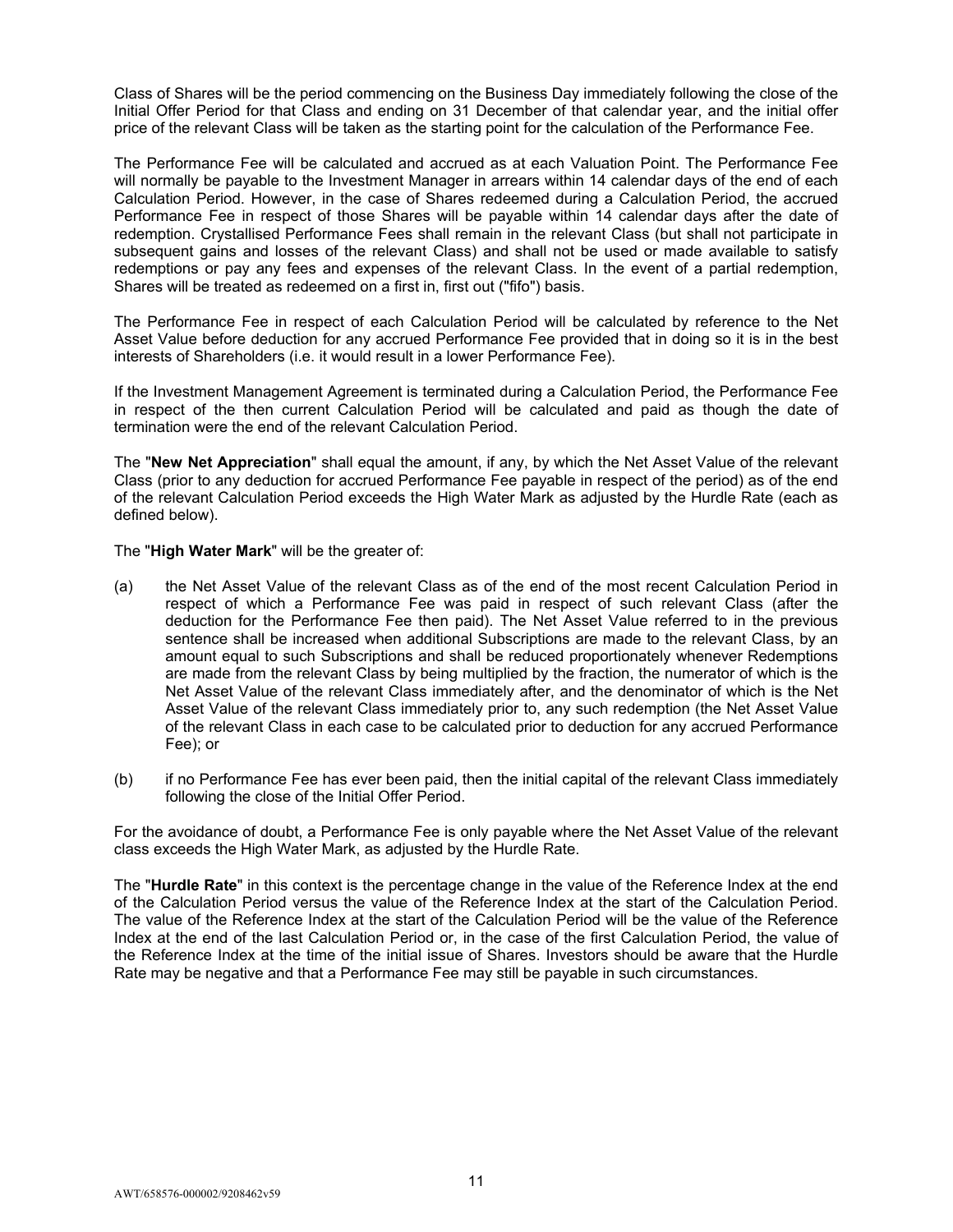Example:

| <b>Class A NOK</b><br><b>Shares</b>                                             | <b>Initial</b><br><b>Offer</b><br>Price /<br><b>HWM</b> | <b>GAV per Share at</b><br>end of Year 1 before<br>performance fees             | <b>GAV per Share at</b><br>end of Year 2 before<br>performance fees | GAV at end of Year 3<br>before performance<br>fees                         |
|---------------------------------------------------------------------------------|---------------------------------------------------------|---------------------------------------------------------------------------------|---------------------------------------------------------------------|----------------------------------------------------------------------------|
| Gross asset<br>value (GAV) per<br>shares                                        | <b>NOK</b><br>1,000                                     | NOK 1,050                                                                       | NOK 1,060                                                           | NOK 1,000                                                                  |
| HWM adjusted<br>for the changes<br>in the hurdle<br>rate                        | <b>NOK</b><br>1,000                                     | NOK 1,010                                                                       | NOK 1,070                                                           | <b>NOK 950</b>                                                             |
| Investor A<br>subscribes in<br>Initial Offer<br>Period                          | Pays<br><b>NOK</b><br>1,000 per<br>share                | Pays performance fee<br>of (NOK 1,050- NOK<br>1,010)*10%= NOK<br>4.00 per share | Performance below<br>high water mark. No<br>performance fee paid.   | Pays performance fee of<br>(NOK 1,000- NOK<br>950)*10%= NOK 5 per<br>share |
| Investor B<br>subscribes in<br>beginning of<br>Year 2 at NOK<br>104.4 per share |                                                         |                                                                                 | Performance below<br>high water mark. No<br>performance fee paid.   | Pays performance fee of<br>(NOK 1,000- NOK<br>950)*10%= NOK 5 per<br>share |
| High water mark<br>after year end                                               |                                                         | Reset of HWM to NOK<br>1046 (reset to NAV)                                      | High water mark<br>remains NOK 1,070                                | Reset of HWM to NOK<br>995 (reset to NAV)                                  |

The Performance Fee will be verified by the Depositary and is not open to the possibility of manipulation.

The Performance Fee is based on net realised and net unrealised gains and losses as at the end of each Calculation Period and, as a result, a Performance Fee may be paid on unrealised gains which may subsequently never be realised.

# **Administration Fees**

The Administrator shall be entitled to receive out of the net assets of the Fund an annual fee, accrued and calculated at each Valuation Point and payable monthly in arrears at an annual rate which will not exceed 0.105% of the Net Asset Value of the Fund.

The Administrator shall also be entitled to receive a fee per Share class (other than the NOK classes) per month for the provision of investor services, a financial statement production fee of financial statements produced, an investor account fee per account per month and an investor transaction fee per subscription or redemption.

All transaction related costs will be at normal commercial terms.

The Company and each of its Funds shall be responsible for all disbursements and reasonable out-ofpocket expenses incurred by the Administrator in the proper performance of its duties inclusive of third party brokerage fees and costs incurred by the Company in relation to its own investment activities.

# **Depositary Fees**

The Depositary shall be entitled to receive out of the assets of the Fund an annual fee, accrued and calculated at each Valuation Point and payable monthly in arrears at an annual rate which will not exceed 0.03% of the Net Asset Value of the Fund subject to a minimum monthly fee of €1,100 per month plus VAT if any. The Depositary is also entitled to custodial and sub-custodian's fees (which will be charged at normal commercial rates) as well as agreed upon transaction charges (which will be at normal commercial rates) and other out of pocket expenses (plus VAT thereon if any).

# **Other charges and expenses**

The Fund bears its own expenses and also bears a portion of the fees and expenses of the Company.